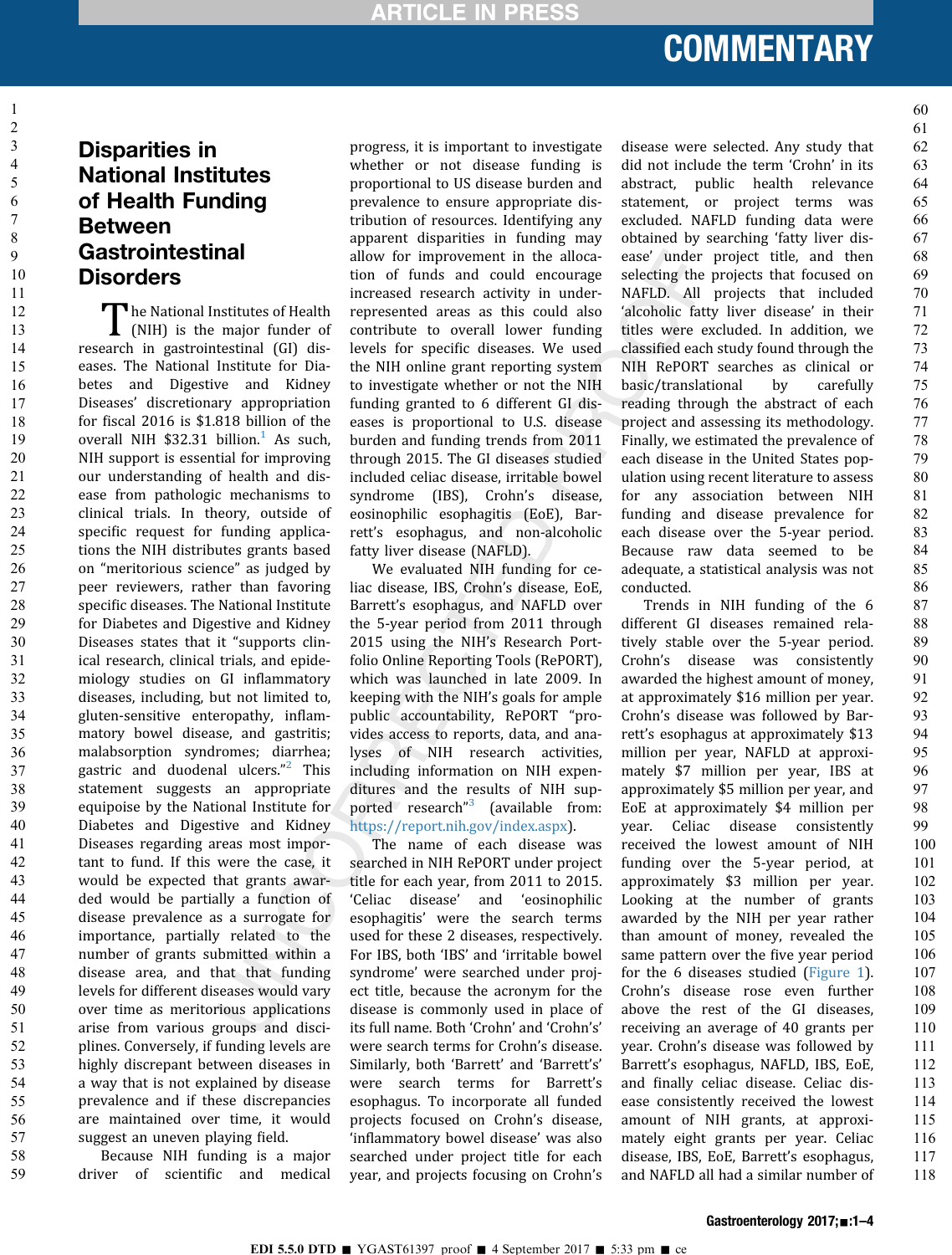### **PRES RTICLE IN**

<span id="page-1-0"></span>



both clinical and basic/translational studies. Crohn's Disease, however, was awarded significantly more basic/ translational than clinical grants.

There was no association between funding and estimated disease prevalence in the United States (Figure 2). EoE had the lowest prevalence at 0.04%, and received the second lowest amount of NIH funding over the 5-year period at \$18.9 million.<sup>[4,5](#page-2-0)</sup> Crohn's disease, with the second lowest prevalence of approximately 0.25%, received the highest amount of funding from 2011 to 2015 at \$77.5 million.<sup>[6,7](#page-3-0)</sup> Barrett's esophagus, with a prevalence of approximately 1%, received \$64.1 million over the 5-year period.<sup>[8](#page-3-0)</sup> Celiac disease, with prevalence very similar to that of Barrett's Esophagus at approximately 1%, received significantly less funding over the 5-year period at \$15.4 million—the lowest amount of all the diseases studied. $9,10$ IBS occurs in approximately 12.5% of the population and received a total of \$24.6 million in NIH funding.<sup>[11](#page-3-0)</sup> NAFLD, the most common disease studied, with a prevalence of approximately 18%, received a mid-range amount of funding at \$33.9 million.<sup>[12](#page-3-0)</sup> As a separate measure of disease burden, we used available data to assess estimated disease-specific normalized standardized mortality rates across the disorders studied (Crohn's  $1.1<sup>{13,14}</sup>$  celiac disease  $1.3<sup>15,16</sup>$  $1.3<sup>15,16</sup>$  $1.3<sup>15,16</sup>$  Barrett's esophagus 1.2,<sup>[17,18](#page-3-0)</sup> EoE 1.0,<sup>[19](#page-3-0)</sup> NAFLD 1.1,<sup>[20,21](#page-3-0)</sup> IBS  $1.0^{22}$ ) and again there was no relationship with funding level ([Figure 3\)](#page-2-0).

Although there is no global metric for disease importance, it is difficult to

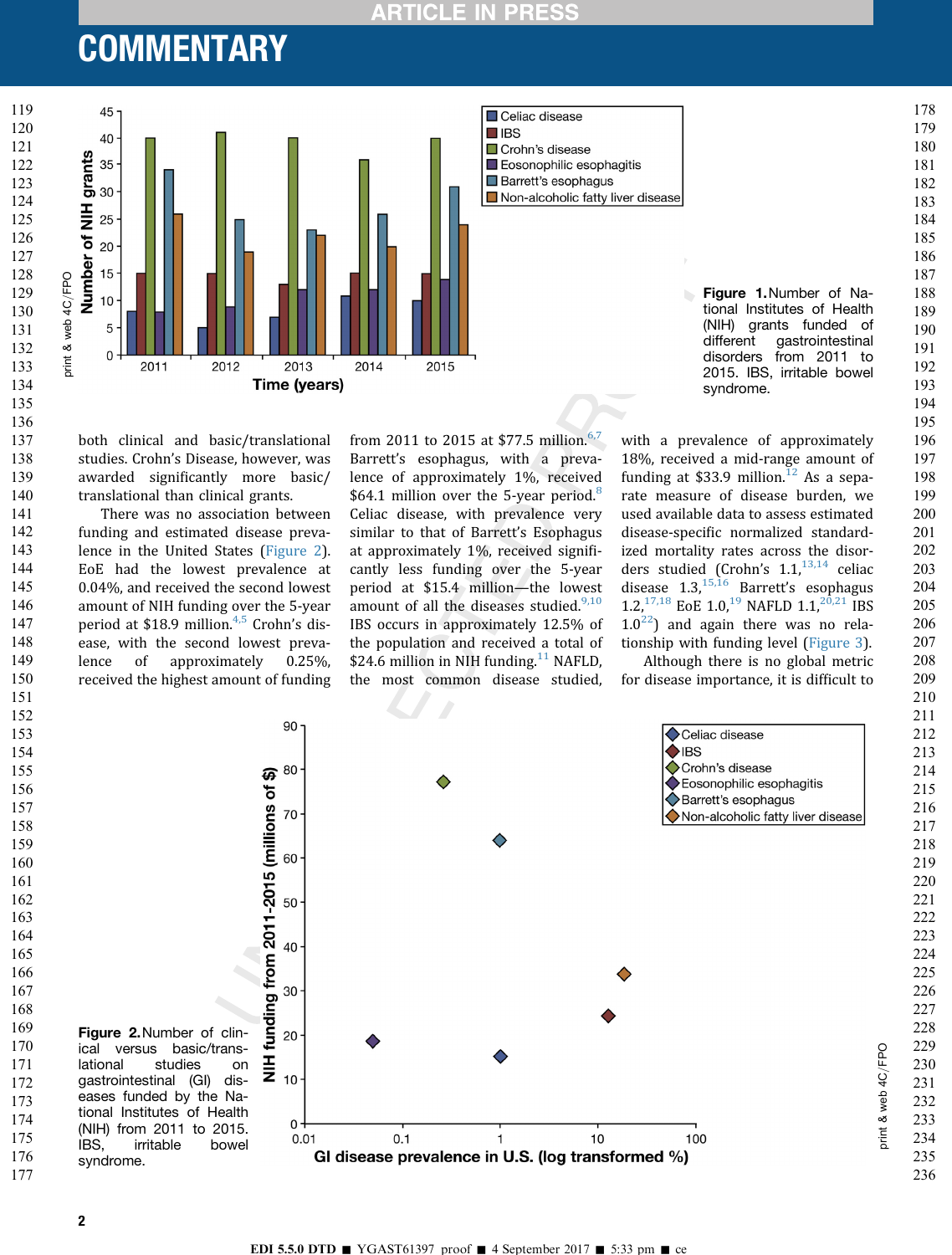**ARTICLE IN PRES** 

## **COMMENTARY**

<span id="page-2-0"></span>

justify on medical and scientific bases a reason for such large and persistent funding differences. Although Crohn's disease has many available and emerging treatment options, celiac disease, for example, is more prevalent and has no current treatment available to patients beyond the burdensome gluten-free diet; however, celiac disease received only a small fraction of the funding that Crohn's disease received from the NIH over the 5-year period. 251 252 253 254 255 256 257 258 259 260 261 262 263

Although funding for most diseases was stable over time, there was an upward trend in funding for EoE, possibly owing to the presence of program announcements and requests for applications put out by the NIH for EoE, in comparison with the last request for funding application for celiac disease in 1999 (available: [https://](https://grants.nih.gov/grants/guide/rfa-files/RFA-AI-14-003.html) [grants.nih.gov/grants/guide/rfa-](https://grants.nih.gov/grants/guide/rfa-files/RFA-AI-14-003.html)files/ [RFA-AI-14-003.html](https://grants.nih.gov/grants/guide/rfa-files/RFA-AI-14-003.html); [https://grants.](https://grants.nih.gov/grants/guide/pa-files/PA-15-027.html) [nih.gov/grants/guide/pa-](https://grants.nih.gov/grants/guide/pa-files/PA-15-027.html)files/PA-15- [027.html](https://grants.nih.gov/grants/guide/pa-files/PA-15-027.html)), suggesting that the NIH has the power to encourage research in desired areas. 264 265 266 267 268 269 270 271 272 273 274 275 276 277 278

We did not look at every GI disease funded by the NIH, and it did not capture all other funding sources of research. Moreover, it was not possible to determine the total number of grants submitted for a particular disease to assess whether there could be a deficit in research activity contributing to lower funding levels, because this information is not available in RePORT or otherwise made public by the NIH. However, if differential research activity was a major factor in NIH funding rates, one would expect that diseases with lower funding levels to have fewer PubMed citations. This does not seem to be the case, however; Barrett's 279 280 281 282 283 284 285 286 287 288 289 290 291 292 293 294 295

esophagus had and average of 444 citations per year from 2011 to 2015, compared with 906 per year for celiac disease. Additionally, disease prevalence alone is not a holistic measure of disease importance and we do not suggest that any one disease is more important than another. However, inequity in funding is still apparent when mortality rates for the GI diseases studied are considered. Studies have shown that diseases such as IBS and NAFLD are not associated with increased mortality, whereas celiac disease has a reported mortality rate of approximately 1.3; however, both IBS and NAFLD still received significantly more NIH funding than celiac disease.<sup>[16](#page-3-0)</sup>

In conclusion, NIH funding of GI diseases is not proportional to disease prevalence or mortality. These data further suggest that a few diseases, including IBS and celiac disease, are underfunded in comparison with other diseases, especially when the prevalence, burden, and available treatment options are considered. Plausible reasons for this disparity include varying numbers of established research programs to recruit young investigators, fewer grants submitted because of a lack of investigators in the field owing to poor funding, and narrow expertise of peer reviewers on NIH review committees. In contrast with disorders with low funding levels, ample public and private funding of Crohn's disease allows for excellent research, which in turn, favors more awards of research funding. This may seem circuitous; however, funding of Crohn's disease research provides an example of the way in which success breeds success.

Ultimately, the data presented herein argue that intervention is necessary to improve the existent disparities in disease funding. National authorities should take notice and address this inequity to improve progress across all GI diseases to improve quality of life for patients and their families.

|    |                                                               |                | 319 |
|----|---------------------------------------------------------------|----------------|-----|
|    | <b>EMMA CLERX, BS</b>                                         | Q <sub>3</sub> | 320 |
|    | Harvard University                                            |                | 321 |
|    | Boston, Massachusetts                                         |                | 322 |
|    | SONIA S. KUPFER                                               |                | 323 |
|    | Celiac Disease Center at University of                        |                | 324 |
|    | Chicago Medicine                                              |                | 325 |
|    | Chicago, Illinois                                             |                | 326 |
|    |                                                               |                | 327 |
|    | DANIEL A. LEFFLER                                             |                | 328 |
|    | Division of Gastroenterology                                  |                | 329 |
|    | Beth Israel Deaconess Medical Center<br>Boston, Massachusetts |                | 330 |
|    |                                                               |                | 331 |
|    |                                                               |                | 332 |
|    | <b>References</b>                                             |                | 333 |
| 1. | National Institute for Diabetes and                           |                | 334 |
|    | Digestive and Kidney Diseases                                 |                | 335 |
|    | (NIDDK). 2016 Award funding pol-                              |                | 336 |
|    | icy. Bethesda, MD: National Insti-                            |                | 337 |
|    | tute of Diabetes and Digestive and                            |                | 338 |
|    | Kidney Diseases, 2016.                                        |                | 339 |
| 2. | National Institute for Diabetes and                           |                | 340 |
|    | Diaestive<br>and Kidney Diseases                              |                | 341 |
|    | (NIDDK). Gastrointestinal immu-                               |                | 342 |
|    | nology, inflammation, and inflam-                             |                | 343 |
|    | matory diseases. Bethesda, MD:                                |                | 344 |
|    | The National Institute of Diabetes                            |                | 345 |
|    | Digestive<br>and<br>Kidney<br>and                             |                | 346 |
|    | Diseases.                                                     | Ω2             | 347 |
| 3. | National Institutes of Health (NIH).                          |                | 348 |
|    | NIH research portfolio online report-                         |                | 349 |
|    | ing tools (RePORT). Bethesda, MD:                             |                | 350 |
|    | NIH, 2015.                                                    |                | 351 |
| 4. | Maradey-Romero C, Prakash R,                                  |                | 352 |
|    | Lewis S, et al. The 2011-2014 prev-                           |                | 353 |
|    | alence of eosinophilic oesophagitis                           |                | 354 |
|    |                                                               |                |     |